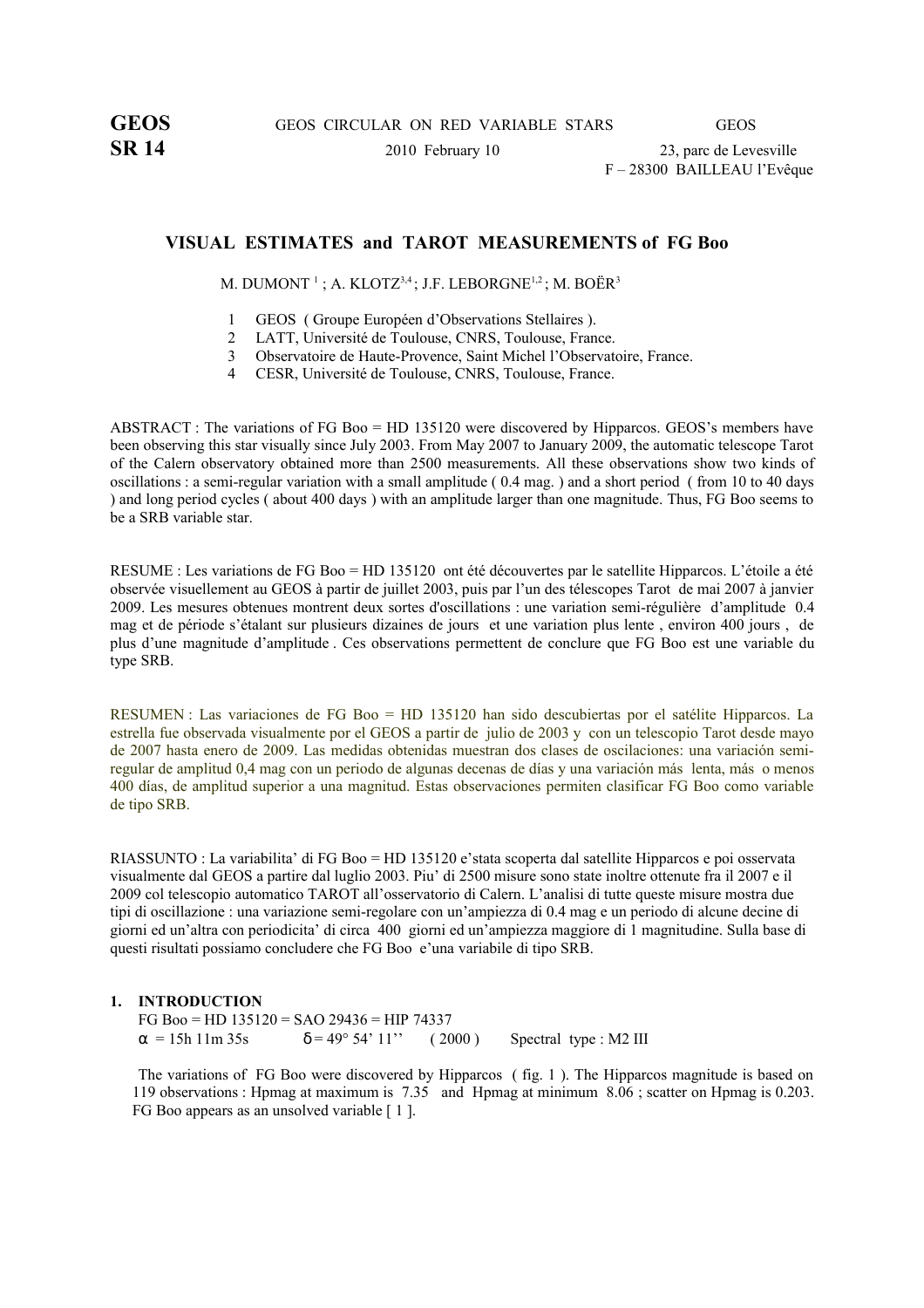





Fig; 1: the light curve obtained by Hipparcos .

## **2. VISUAL OBSERVATIONS**

The observation of FG Boo is easy : the star is circumpolar in Europe and the background density is very low. The figure 2 gives a chart of the field of FG Boo [ 2 ]. The comparison stars were :

B : HD 135401  $V = 7.25$  sp. K0 C : HD 135597  $V = 8.09$  sp. K5

D : HD 135696  $V = 8.63$  sp. F8

Few observations used also the star A which is 1.5° south of FG Boo :

 $A : HD$  135364  $V = 7.15$  sp. K0



Fig; 2 : Field of FG Boo with the comparison stars.

We began to observe FG Boo in GEOS in July 2003 and received 988 estimates from 6 observers, who used the Argelander's method and binoculars from 50 to 100mm. The table 1 summarizes these observations :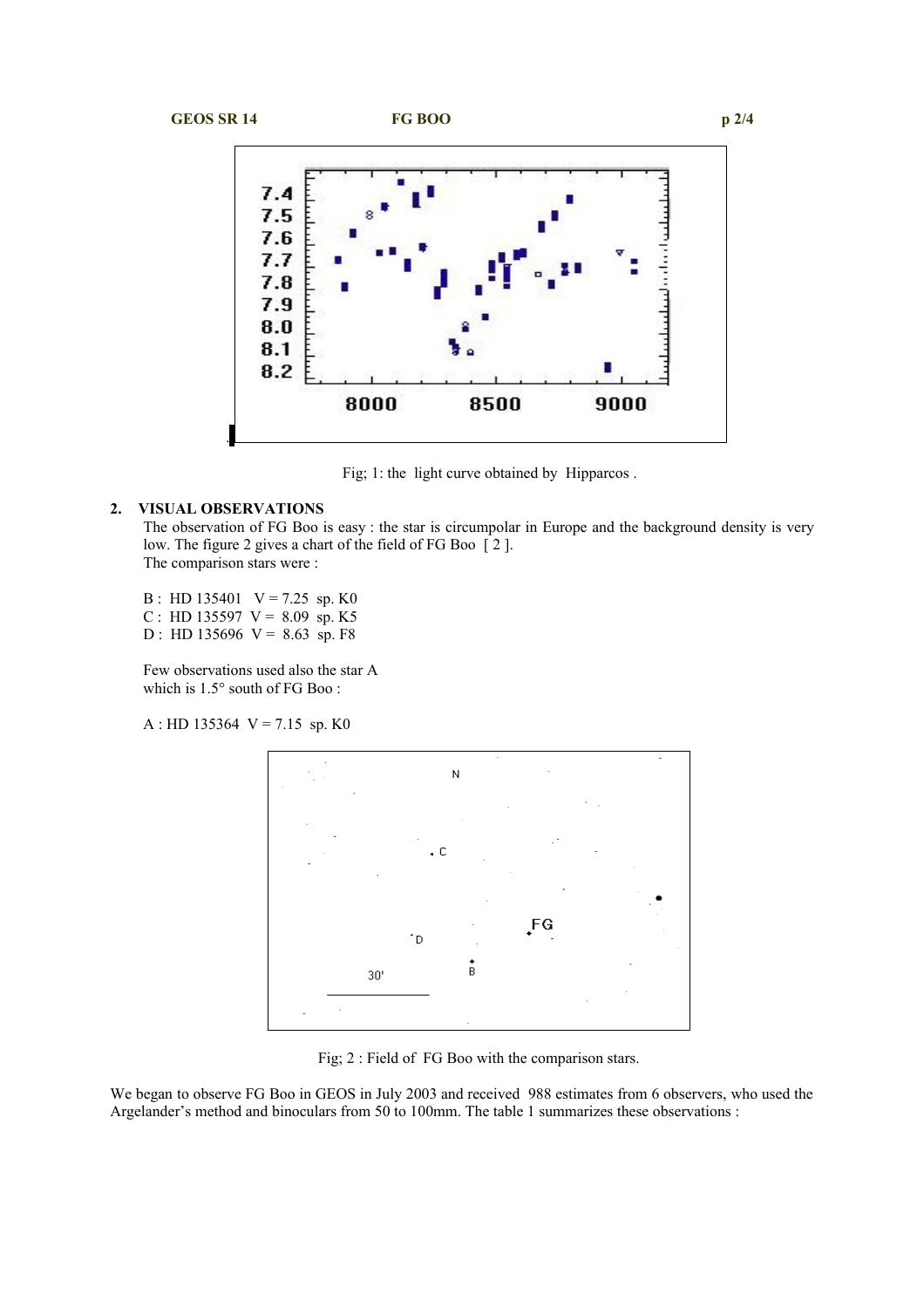| <b>Observers</b> |            | Estimates | Extreme dates           |
|------------------|------------|-----------|-------------------------|
| Michel DUMONT    | <b>DMT</b> | 568       | $2000$ apr $- 2008$ dec |
| Carlo PAMPALONI  | <b>PMP</b> | 143       | 2003 july $-2008$ sept  |
| Franck GOBET     | <b>GBF</b> | 108       | 2005 sept $-2007$ mar   |
| Jean EYRAUD      | <b>EYR</b> | 84        | 2005 aug $-2008$ oct    |
| Monique BISSON   | <b>BIM</b> | 51        | 2003 july $-2006$ july  |
| Mario CHECHUCCI  | <b>CHC</b> | 34        | 2003 july $-2003$ dec   |

Table 1: The received estimates



Fig. 3 : The visual light curve of FG Boo from 2000 In abscissa, the time ( JD 245… ), in ordinate, the visual magnitude.

The star varies from 7.3 to 8.7. The curve looks rather scattered, but a semiregular variation appears clearly. We find maxima at 2080, 2530, 3160, 3750, 4280 and 4680, and minima at 1660, 2350, 2740, 3610, 3970 and 4560. Some extrema were missed, because nearly all observations were from March to September. A first pseudo-period of 400 days appears.

### **3. TAROT MEASUREMENTS.**

In May 2007, we asked for photometric measurements with the 250 mm automatic telescope of the Tarot Calern Observatory. This telescope was devised to observe quickly the Gamma Ray Bursts. It can be pointed to any direction of the sky in less than 5 seconds. If there is no Gamma Ray Burst to observe, the telescope observes other targets, sometimes variable stars.

Between 2007 May and 2009 January, it obtains 1489 measurements in V and 1216 in B .